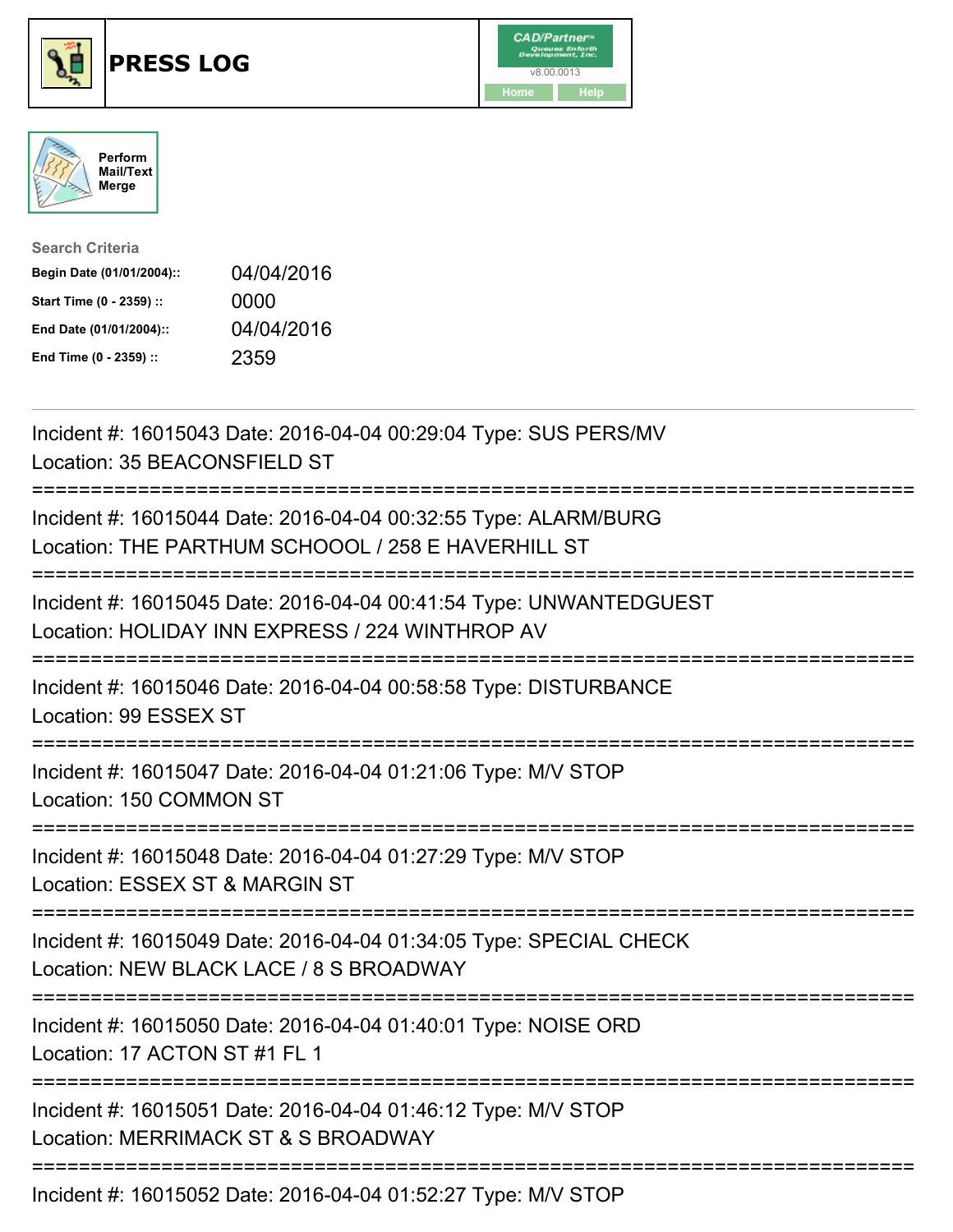| Location: CENTRAL BRIDGE / 0 MERRIMACK ST<br>_________________________________                                                                              |
|-------------------------------------------------------------------------------------------------------------------------------------------------------------|
| Incident #: 16015053 Date: 2016-04-04 01:54:07 Type: SPECIAL CHECK<br>Location: ESSEX PLAZA / 700 ESSEX ST                                                  |
| Incident #: 16015054 Date: 2016-04-04 01:54:36 Type: M/V STOP<br><b>Location: BARKER ST</b><br>=================================<br>======================= |
| Incident #: 16015055 Date: 2016-04-04 01:55:31 Type: SPECIAL CHECK<br>Location: DONOVAN LIQUORS / 175 S BROADWAY                                            |
| Incident #: 16015056 Date: 2016-04-04 01:56:32 Type: SPECIAL CHECK<br>Location: EASTERN GARAGE DOOR / 417 CANAL ST                                          |
| Incident #: 16015057 Date: 2016-04-04 01:56:59 Type: SPECIAL CHECK<br>Location: 253 BROADWAY                                                                |
| Incident #: 16015058 Date: 2016-04-04 02:01:41 Type: BUILDING CHK<br>Location: 77 S UNION ST                                                                |
| Incident #: 16015059 Date: 2016-04-04 02:02:19 Type: A&B PROG<br>Location: 107 HIGH ST                                                                      |
| Incident #: 16015060 Date: 2016-04-04 02:06:11 Type: BUILDING CHK<br>Location: 297 S BROADWAY                                                               |
| Incident #: 16015061 Date: 2016-04-04 02:08:59 Type: BUILDING CHK<br>Location: 1 MARKET ST                                                                  |
| Incident #: 16015062 Date: 2016-04-04 02:21:49 Type: BUILDING CHK<br>Location: 222 VALLEY ST                                                                |
| Incident #: 16015063 Date: 2016-04-04 02:25:11 Type: NOISE ORD<br>Location: 69 ABBOTT ST                                                                    |
| Incident #: 16015064 Date: 2016-04-04 02:27:49 Type: BUILDING CHK<br>Location: M&K AUTO REPAIR / 134 WEST ST                                                |
| Incident #: 16015065 Date: 2016-04-04 02:33:27 Type: M/V STOP<br>Location: BERKELEY ST & JACKSON ST                                                         |
| Incident #: 16015066 Date: 2016-04-04 02:46:59 Type: BUILDING CHK                                                                                           |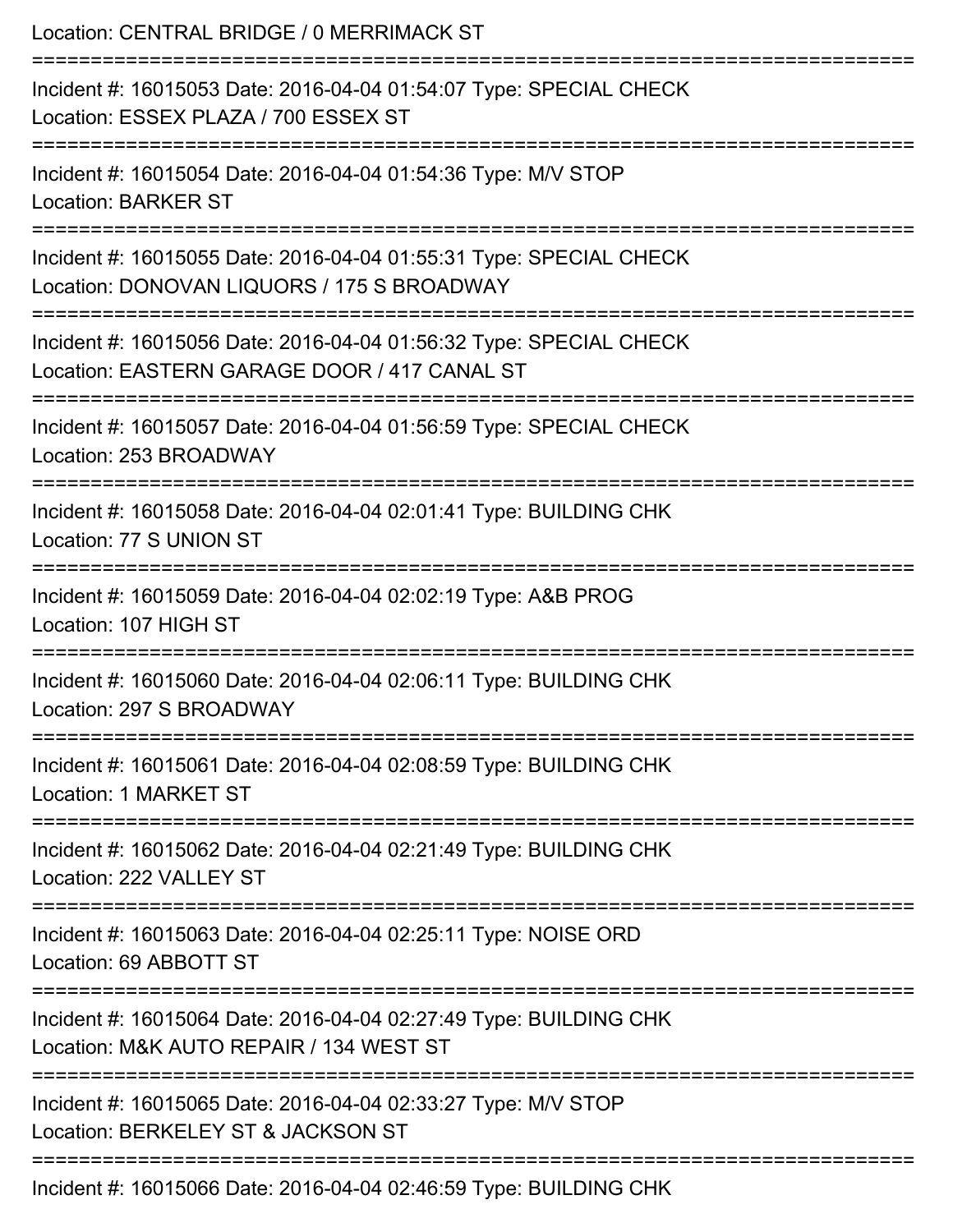| Incident #: 16015067 Date: 2016-04-04 02:53:55 Type: BUILDING CHK<br>Location: 175 ESSEX ST                                               |
|-------------------------------------------------------------------------------------------------------------------------------------------|
| Incident #: 16015068 Date: 2016-04-04 02:54:10 Type: TOW OF M/V<br>Location: 17 CAMELLA TEOLI WY                                          |
| Incident #: 16015069 Date: 2016-04-04 03:14:15 Type: BUILDING CHK<br>Location: 126 S BROADWAY                                             |
| Incident #: 16015070 Date: 2016-04-04 03:14:56 Type: ALARM/BURG<br>Location: THE PARTHUM SCHOOL / 258 E HAVERHILL ST<br>----------------- |
| Incident #: 16015071 Date: 2016-04-04 03:15:44 Type: BUILDING CHK<br>Location: PEST CONTROL / 473 BROADWAY                                |
| Incident #: 16015072 Date: 2016-04-04 03:42:53 Type: BUILDING CHK<br>Location: TMOBILE / 73 WINTHROP AV                                   |
| Incident #: 16015073 Date: 2016-04-04 03:45:36 Type: M/V STOP<br>Location: GRANVILLE ST & S BROADWAY                                      |
| Incident #: 16015074 Date: 2016-04-04 03:47:29 Type: M/V STOP<br>Location: RT 114 & WINTHROP AV                                           |
| Incident #: 16015075 Date: 2016-04-04 04:03:30 Type: NOISE ORD<br>Location: 19 WILLOW ST FL 2                                             |
| Incident #: 16015076 Date: 2016-04-04 04:04:43 Type: BUILDING CHK<br>Location: 13 S BROADWAY                                              |
| Incident #: 16015077 Date: 2016-04-04 04:09:47 Type: BUILDING CHK<br>Location: 8 S BROADWAY                                               |
| Incident #: 16015078 Date: 2016-04-04 04:29:36 Type: INVEST CONT<br>Location: LGH / 1 GENERAL ST                                          |
| Incident #: 16015079 Date: 2016-04-04 04:55:46 Type: DISTURBANCE<br>Location: 737 RIVERSIDE DR                                            |
| Incident #: 16015080 Date: 2016-04-04 05:36:51 Type: BUILDING CHK                                                                         |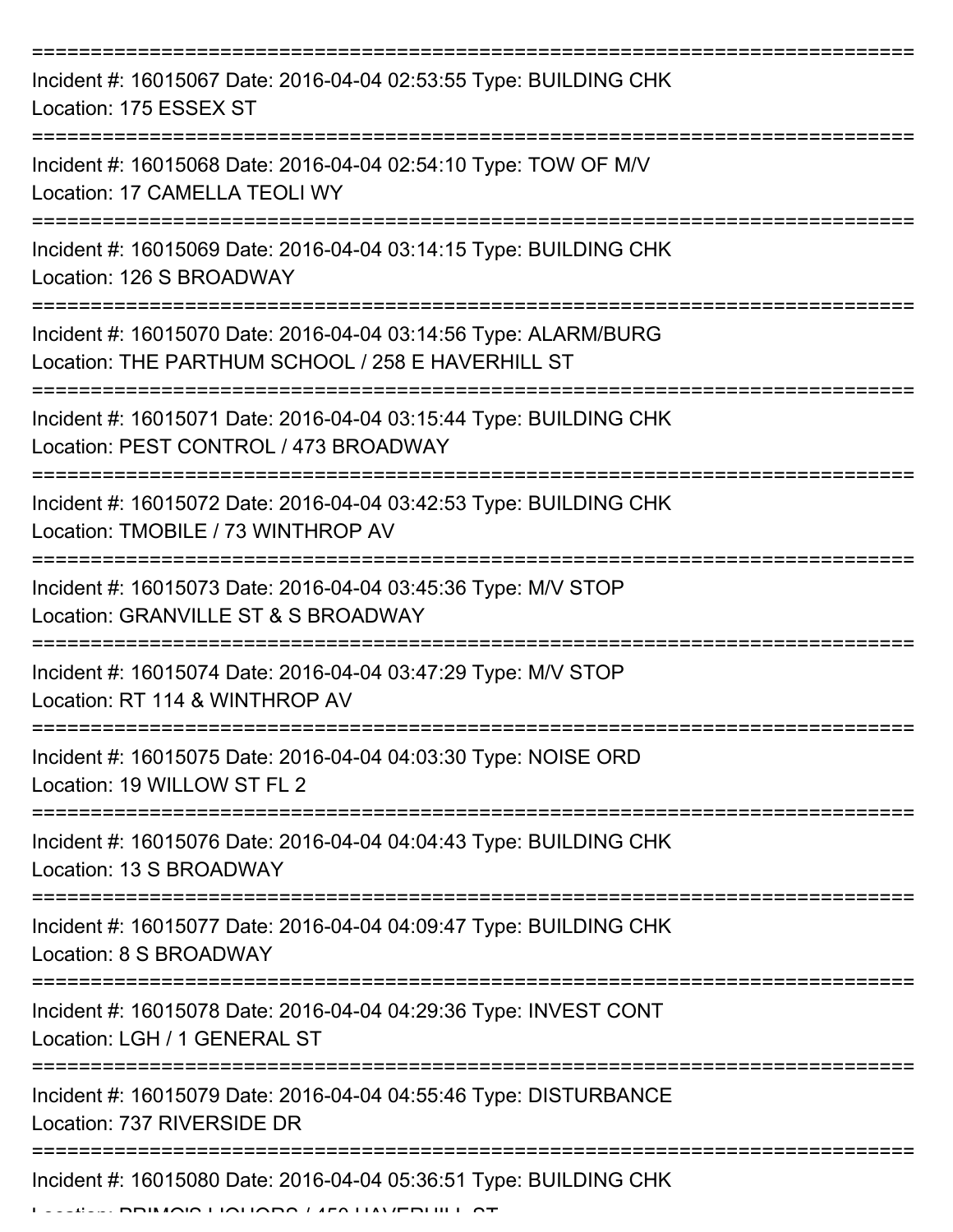| Incident #: 16015081 Date: 2016-04-04 05:45:13 Type: M/V STOP<br>Location: AMESBURY ST & COMMON ST             |
|----------------------------------------------------------------------------------------------------------------|
| Incident #: 16015082 Date: 2016-04-04 05:59:00 Type: MEDIC SUPPORT<br>Location: 48 CROSBY ST FL 1              |
| Incident #: 16015083 Date: 2016-04-04 06:23:13 Type: ALARM/BURG<br>Location: COMMUNITY DAY CARE / 7 BALLARD WY |
| Incident #: 16015084 Date: 2016-04-04 06:35:33 Type: M/V STOP<br>Location: BROADWAY & HAVERHILL ST             |
| Incident #: 16015085 Date: 2016-04-04 06:59:25 Type: M/V STOP<br><b>Location: MARSTON ST</b>                   |
| Incident #: 16015086 Date: 2016-04-04 07:08:32 Type: SUS PERS/MV<br>Location: GREENWOOD ST & LOWELL ST         |
| Incident #: 16015087 Date: 2016-04-04 07:10:43 Type: PARK & WALK<br>Location: BRADFORD ST & BROADWAY           |
| Incident #: 16015088 Date: 2016-04-04 07:10:51 Type: SUS PERS/MV<br><b>Location: METHUEN ST</b>                |
| Incident #: 16015089 Date: 2016-04-04 07:51:07 Type: CLOSE STREET<br>Location: PARK ST & SARATOGA ST           |
| Incident #: 16015090 Date: 2016-04-04 08:04:40 Type: CLOSE STREET<br>Location: CONDUIT ST & KNOX ST            |
| Incident #: 16015091 Date: 2016-04-04 08:24:32 Type: ALARM/BURG<br>Location: MAACO / 660 S UNION ST            |
| Incident #: 16015092 Date: 2016-04-04 08:26:52 Type: INVESTIGATION<br>Location: 46 WHITMAN ST                  |
| Incident #: 16015093 Date: 2016-04-04 08:38:54 Type: INVESTIGATION<br>Location: 106 WILLOW ST                  |
| Incident #: 16015094 Date: 2016-04-04 08:44:31 Type: ALARMS                                                    |
| I opation: ECTDEI I A I AMI AEEIAEC I 200 ECCEY CT                                                             |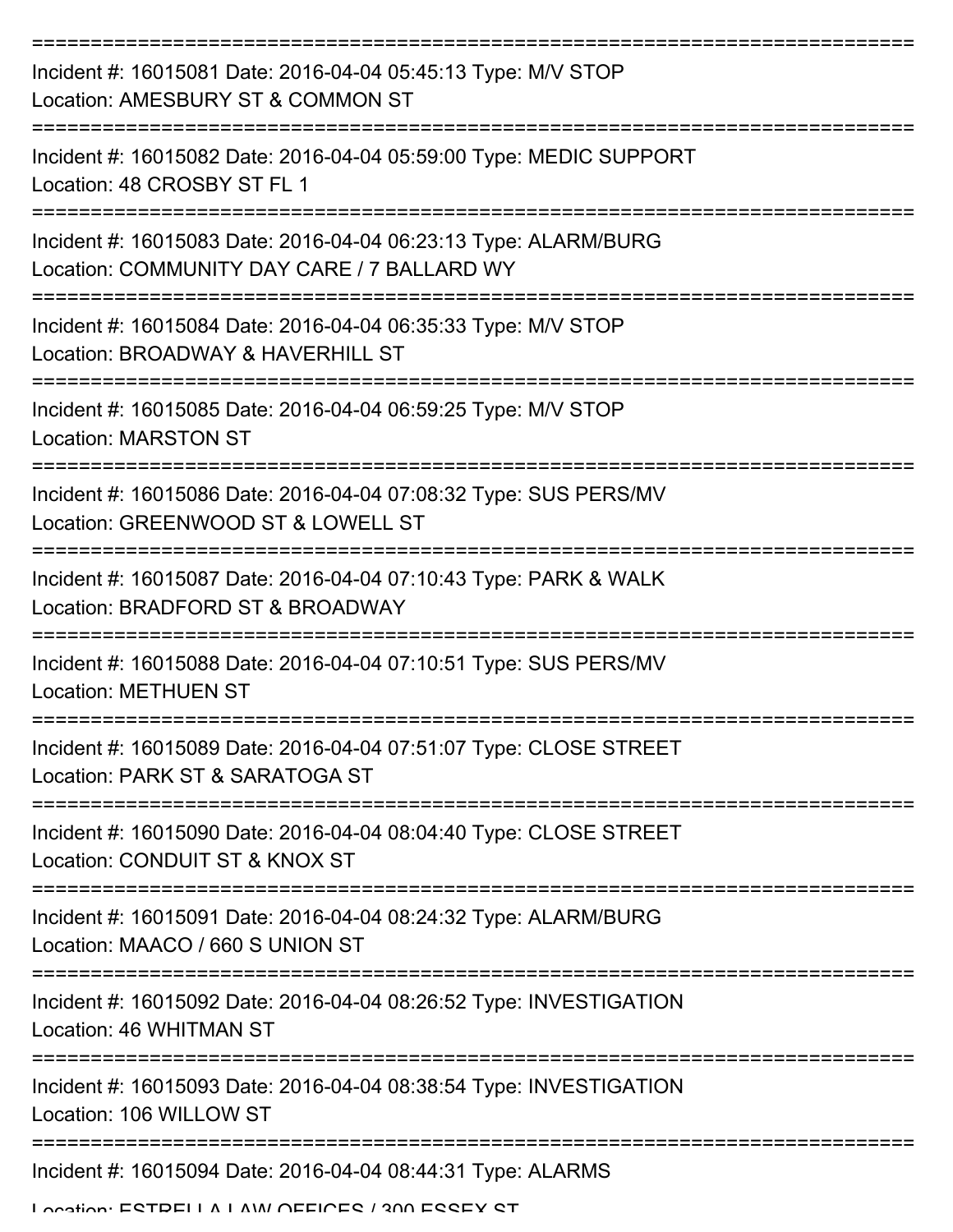| Incident #: 16015095 Date: 2016-04-04 08:49:21 Type: M/V STOP<br>Location: BROADWAY & RSSRX                      |
|------------------------------------------------------------------------------------------------------------------|
| Incident #: 16015096 Date: 2016-04-04 08:49:30 Type: AUTO ACC/NO PI<br>Location: 625 S UNION ST                  |
| Incident #: 16015097 Date: 2016-04-04 09:04:37 Type: SUS PERS/MV<br><b>Location: METHUEN ST</b>                  |
| Incident #: 16015098 Date: 2016-04-04 09:16:06 Type: TOW OF M/V<br>Location: 56 GROTON ST                        |
| Incident #: 16015099 Date: 2016-04-04 09:16:43 Type: TOW OF M/V<br>Location: 42 FARLEY ST                        |
| Incident #: 16015100 Date: 2016-04-04 09:17:11 Type: TOW OF M/V<br>Location: 76 HAWLEY ST                        |
| Incident #: 16015101 Date: 2016-04-04 09:32:08 Type: ASSIST FIRE<br><b>Location: WEST ST</b>                     |
| Incident #: 16015102 Date: 2016-04-04 09:35:14 Type: M/V STOP<br>Location: SHAWSHEEN RD & LORING                 |
| Incident #: 16015103 Date: 2016-04-04 09:37:33 Type: AUTO ACC/NO PI<br>Location: ELKS LODGE / 652 ANDOVER ST     |
| Incident #: 16015104 Date: 2016-04-04 09:47:09 Type: PARK & WALK<br>Location: 205 BROADWAY                       |
| Incident #: 16015106 Date: 2016-04-04 09:49:27 Type: TRESPASSING<br>Location: 18 BEACON ST                       |
| Incident #: 16015107 Date: 2016-04-04 09:49:55 Type: INVESTIGATION<br>Location: OLIVER SCHOOL / 183 HAVERHILL ST |
| Incident #: 16015108 Date: 2016-04-04 09:52:38 Type: TOW OF M/V<br>Location: 100 FOSTER ST                       |
| Incident #: 16015109 Date: 2016-04-04 09:59:38 Type: TOW OF M/V<br>Location: 98 FARNHAM ST                       |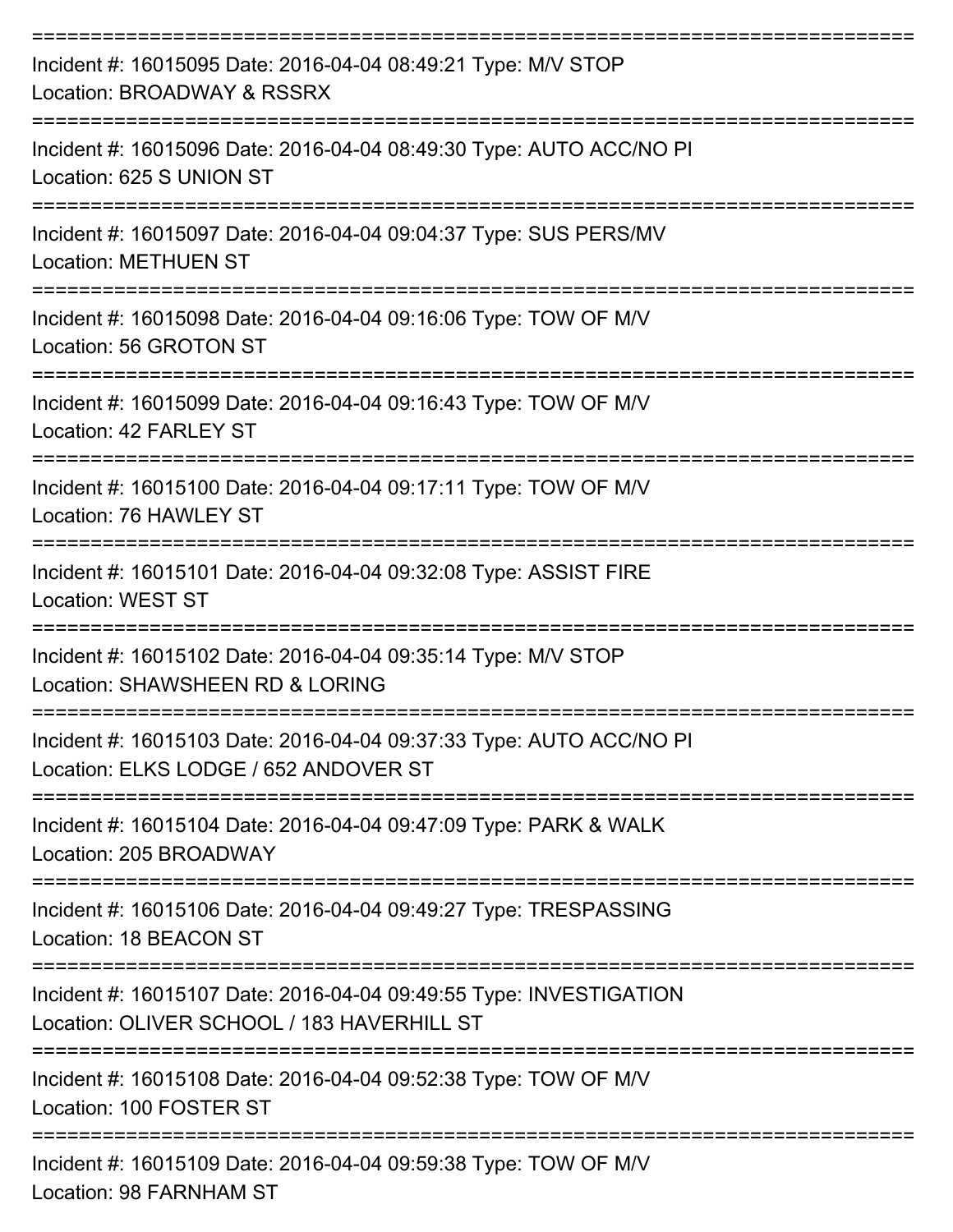| Incident #: 16015110 Date: 2016-04-04 10:12:52 Type: DISTURBANCE<br>Location: 62 FLORAL ST                                                                         |
|--------------------------------------------------------------------------------------------------------------------------------------------------------------------|
| Incident #: 16015111 Date: 2016-04-04 10:18:12 Type: TOW OF M/V<br>Location: 81 TREMONT ST                                                                         |
| Incident #: 16015112 Date: 2016-04-04 10:22:52 Type: INVESTIGATION<br>Location: SOUTH LAWRENCE EAST SCHOOL / 165 CRAWFORD ST<br>================================== |
| Incident #: 16015113 Date: 2016-04-04 10:25:15 Type: SUS PERS/MV<br>Location: 2 SPRINGFIELD ST                                                                     |
| Incident #: 16015114 Date: 2016-04-04 10:28:08 Type: DOMESTIC/PAST<br>Location: 2 APPLETON ST                                                                      |
| Incident #: 16015115 Date: 2016-04-04 10:32:04 Type: TOW OF M/V<br>Location: 24 SPRINGFIELD ST                                                                     |
| Incident #: 16015116 Date: 2016-04-04 10:34:22 Type: TOW OF M/V<br>Location: 122 SARATOGA ST                                                                       |
| Incident #: 16015117 Date: 2016-04-04 11:03:27 Type: DISTURBANCE<br>Location: 42-44 MARBLE AV                                                                      |
| Incident #: 16015118 Date: 2016-04-04 11:28:43 Type: FIGHT<br>Location: LAWRENCE HIGH SCHOOL / 70 N PARISH RD                                                      |
| Incident #: 16015119 Date: 2016-04-04 11:31:55 Type: SUS PERS/MV<br>Location: 43 JACKSON ST                                                                        |
| Incident #: 16015121 Date: 2016-04-04 11:36:26 Type: HIT & RUN M/V<br>Location: RELIEF'S IN / 1 MARKET ST                                                          |
| Incident #: 16015120 Date: 2016-04-04 11:37:59 Type: WARRANT SERVE<br>Location: FOSTER ST & SPRINGFIELD ST                                                         |
| Incident #: 16015122 Date: 2016-04-04 11:41:23 Type: TOW OF M/V<br>Location: 62 BERKELEY ST                                                                        |
| Incident #: 16015123 Date: 2016-04-04 11:43:58 Type: TOW OF M/V<br>Location: 110 MARKET ST                                                                         |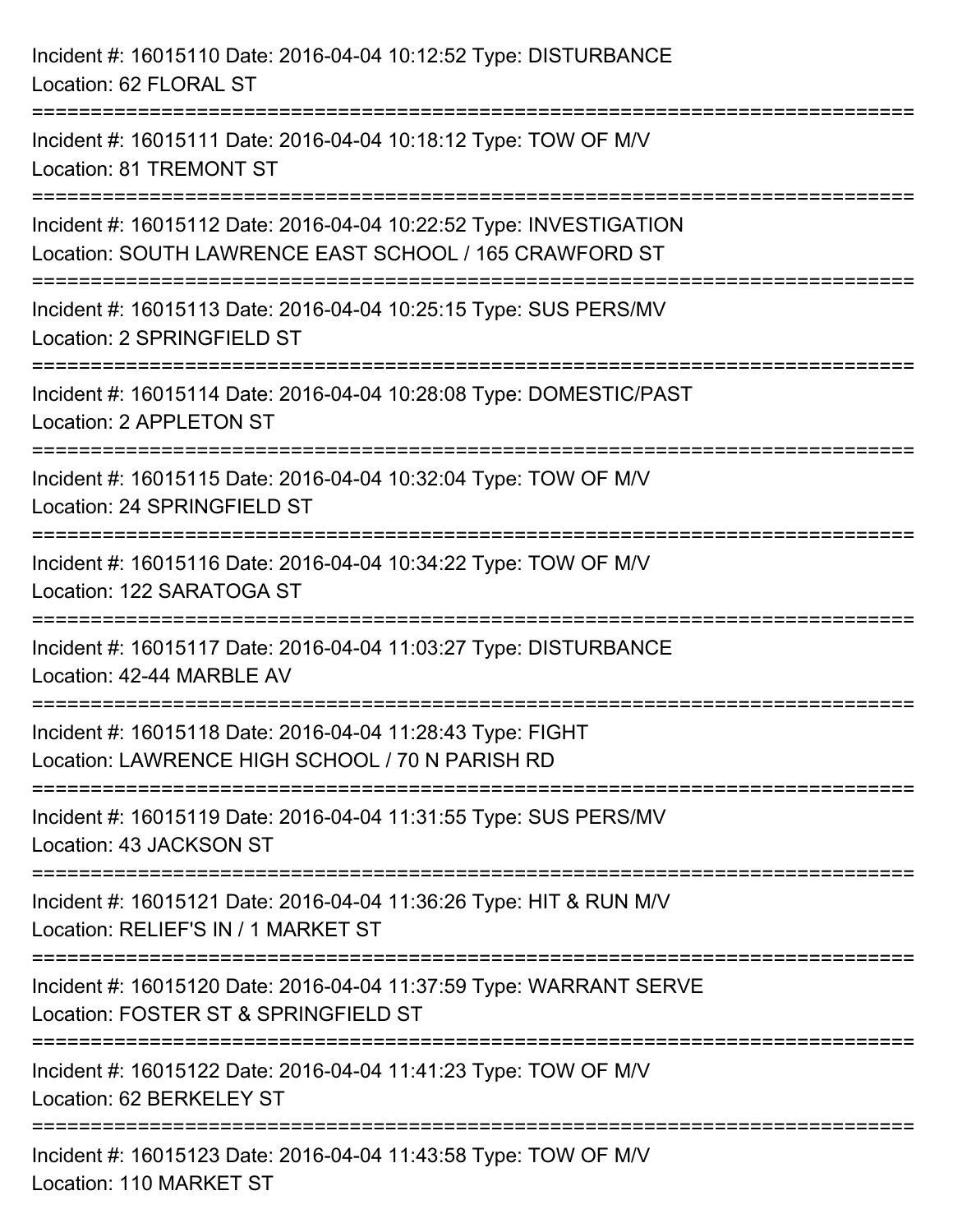| Incident #: 16015124 Date: 2016-04-04 11:47:16 Type: TOW OF M/V<br>Location: AMESBURY ST & LOWELL ST                     |
|--------------------------------------------------------------------------------------------------------------------------|
| -----------------------<br>Incident #: 16015125 Date: 2016-04-04 11:49:11 Type: HIT & RUN M/V<br>Location: 276 BROADWAY  |
| Incident #: 16015126 Date: 2016-04-04 11:58:19 Type: M/V STOP<br>Location: BROADWAY & CONCORD ST                         |
| Incident #: 16015127 Date: 2016-04-04 12:08:05 Type: TOW OF M/V<br>Location: 79 HAVERHILL ST                             |
| Incident #: 16015128 Date: 2016-04-04 12:10:50 Type: M/V STOP<br>Location: ANDOVER ST & CLIFTON ST<br>-----------------  |
| Incident #: 16015129 Date: 2016-04-04 12:11:24 Type: M/V STOP<br>Location: BRADFORD ST & BROADWAY                        |
| Incident #: 16015130 Date: 2016-04-04 12:12:01 Type: AUTO ACC/NO PI<br>Location: HIGHGATE ST & RESERVOIR ST              |
| Incident #: 16015131 Date: 2016-04-04 12:16:08 Type: M/V STOP<br>Location: AMHERST ST & ANDOVER ST                       |
| Incident #: 16015132 Date: 2016-04-04 12:17:41 Type: AUTO ACC/NO PI<br>Location: 700 ESSEX ST                            |
| =======================<br>Incident #: 16015133 Date: 2016-04-04 12:19:42 Type: 209A/SERVE<br>Location: 19 RIDGEWOOD CIR |
| Incident #: 16015134 Date: 2016-04-04 12:24:48 Type: MEDIC SUPPORT<br>Location: 54 AMHERST ST                            |
| Incident #: 16015135 Date: 2016-04-04 12:29:36 Type: M/V STOP<br>Location: BROADWAY & CONCORD ST                         |
| Incident #: 16015136 Date: 2016-04-04 12:30:21 Type: TOW OF M/V<br>Location: 2 MUSEUM SQ                                 |
| Incident #: 16015137 Date: 2016-04-04 12:37:55 Type: 209A/SERVE<br>Location: 104 RIVER POINTE WY                         |

===========================================================================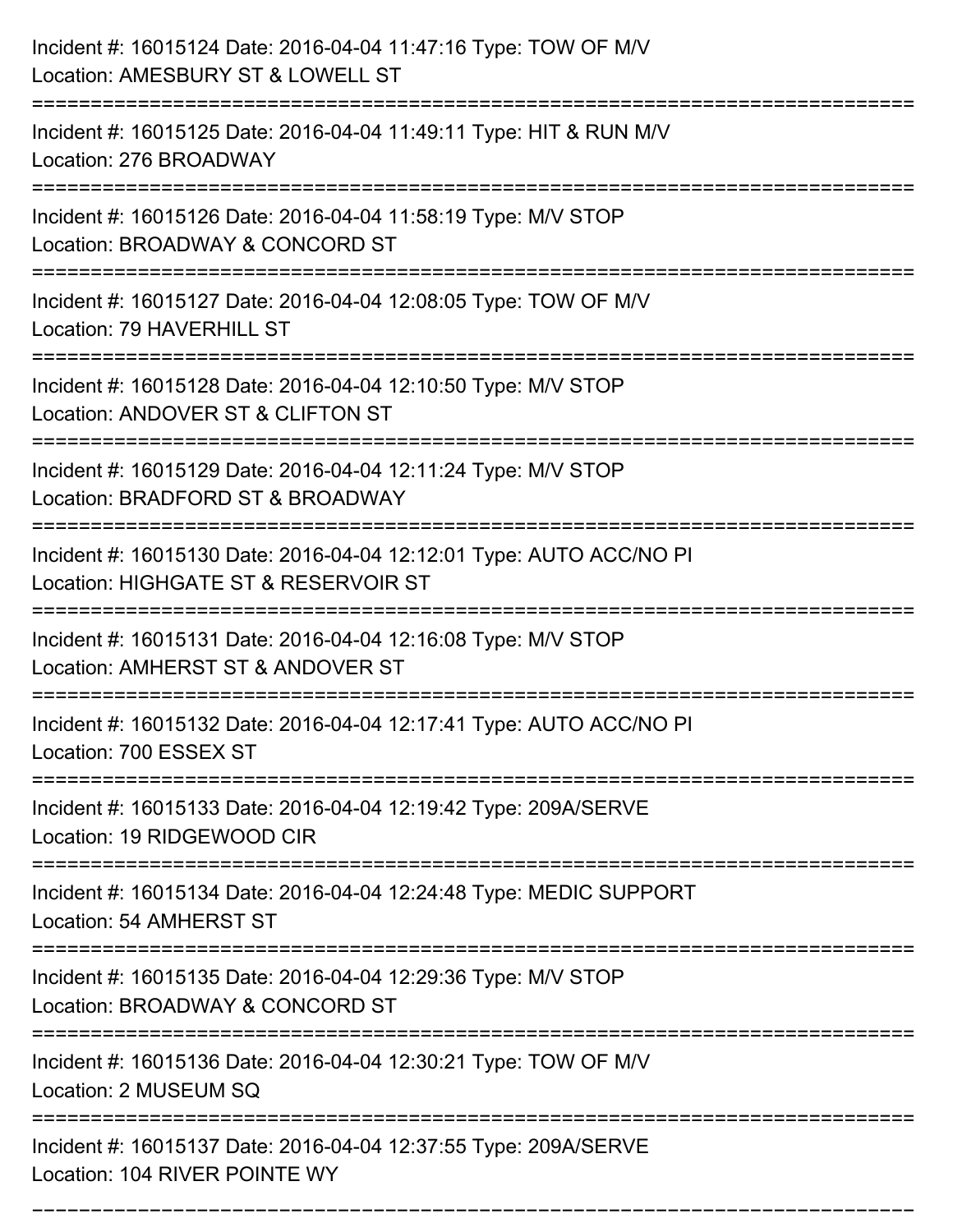| Incident #: 16015138 Date: 2016-04-04 12:39:47 Type: AUTO ACC/NO PI<br>Location: ABBOTT ST & S UNION ST |
|---------------------------------------------------------------------------------------------------------|
| Incident #: 16015140 Date: 2016-04-04 12:42:20 Type: M/V STOP<br>Location: LAWRENCE ST & MARION AV      |
| Incident #: 16015139 Date: 2016-04-04 12:42:35 Type: AUTO ACC/NO PI<br>Location: 45 FRANKLIN ST         |
| Incident #: 16015141 Date: 2016-04-04 12:47:30 Type: HIT & RUN M/V<br>Location: BELKNAP ST & EVERETT ST |
| Incident #: 16015142 Date: 2016-04-04 12:55:53 Type: SUS PERS/MV<br>Location: 681 LOWELL ST             |
| Incident #: 16015143 Date: 2016-04-04 12:59:02 Type: AUTO ACC/PI<br>Location: BAILEY ST & S UNION ST    |
| Incident #: 16015144 Date: 2016-04-04 13:00:46 Type: M/V STOP<br>Location: LOWELL & LAUREL              |
| Incident #: 16015145 Date: 2016-04-04 13:03:38 Type: AUTO ACC/PI<br>Location: 5 DAISY ST                |
| Incident #: 16015146 Date: 2016-04-04 13:24:54 Type: MEDIC SUPPORT<br>Location: 6 SHERIDAN ST           |
| Incident #: 16015148 Date: 2016-04-04 13:31:39 Type: HIT & RUN M/V<br>Location: 15 UNION ST             |
| Incident #: 16015147 Date: 2016-04-04 13:32:30 Type: HIT & RUN M/V<br>Location: 106 BRADFORD ST         |
| Incident #: 16015149 Date: 2016-04-04 13:34:27 Type: AUTO ACC/NO PI<br>Location: 354 WATER ST           |
| Incident #: 16015150 Date: 2016-04-04 13:42:11 Type: TOW OF M/V<br>Location: 163 SANBORN ST             |
| Incident #: 16015151 Date: 2016-04-04 13:50:42 Type: TOW OF M/V<br>Location: 122 BEACON AV              |
|                                                                                                         |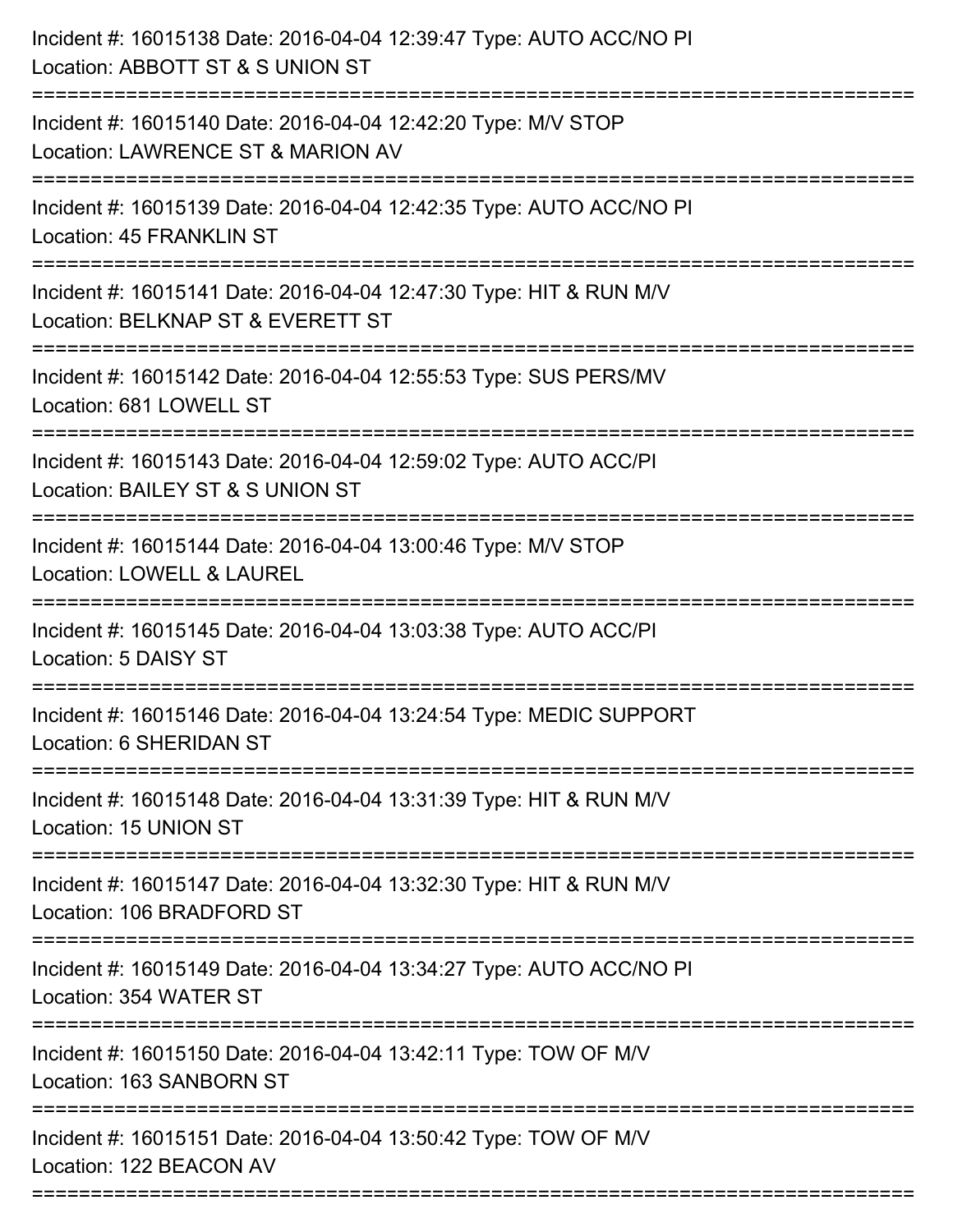Location: 200 BROADWAY

| Incident #: 16015153 Date: 2016-04-04 14:20:04 Type: LIC PLATE STO<br>Location: 142 WATER ST                                                              |
|-----------------------------------------------------------------------------------------------------------------------------------------------------------|
| Incident #: 16015154 Date: 2016-04-04 14:36:08 Type: NOTIFICATION<br>Location: 66 BENNINGTON ST #3                                                        |
| Incident #: 16015156 Date: 2016-04-04 14:37:58 Type: 911 HANG UP<br>Location: 600 BROADWAY #123<br>:==================================<br>=============== |
| Incident #: 16015155 Date: 2016-04-04 14:38:28 Type: TOW OF M/V<br>Location: 12 BROADWAY AV                                                               |
| Incident #: 16015157 Date: 2016-04-04 14:42:07 Type: TOW OF M/V<br>Location: 2 INMAN ST                                                                   |
| Incident #: 16015158 Date: 2016-04-04 15:01:12 Type: ANIMAL COMPL<br>Location: 19 BLAKELIN ST                                                             |
| ====================<br>Incident #: 16015159 Date: 2016-04-04 15:06:08 Type: TOW OF M/V<br>Location: BRADFORD ST & HAMPSHIRE ST                           |
| Incident #: 16015160 Date: 2016-04-04 15:15:29 Type: MV/BLOCKING<br>Location: 199 LAWRENCE ST                                                             |
| Incident #: 16015161 Date: 2016-04-04 15:22:20 Type: INVEST CONT<br>Location: 107 HIGH ST                                                                 |
| Incident #: 16015163 Date: 2016-04-04 15:27:36 Type: MEDIC SUPPORT<br>Location: 191 MAPLE ST #4                                                           |
| Incident #: 16015162 Date: 2016-04-04 15:29:22 Type: AUTO ACC/NO PI<br>Location: 65 N PARISH RD                                                           |
| Incident #: 16015164 Date: 2016-04-04 15:32:57 Type: AUTO ACC/NO PI<br>Location: N PARISH RD & OSGOOD ST                                                  |
| Incident #: 16015165 Date: 2016-04-04 15:41:31 Type: M/V STOP<br>Location: 30 SALEM ST                                                                    |
|                                                                                                                                                           |

Incident #: 16015166 Date: 2016 04 04 15:44:06 Type: CK WELL BEING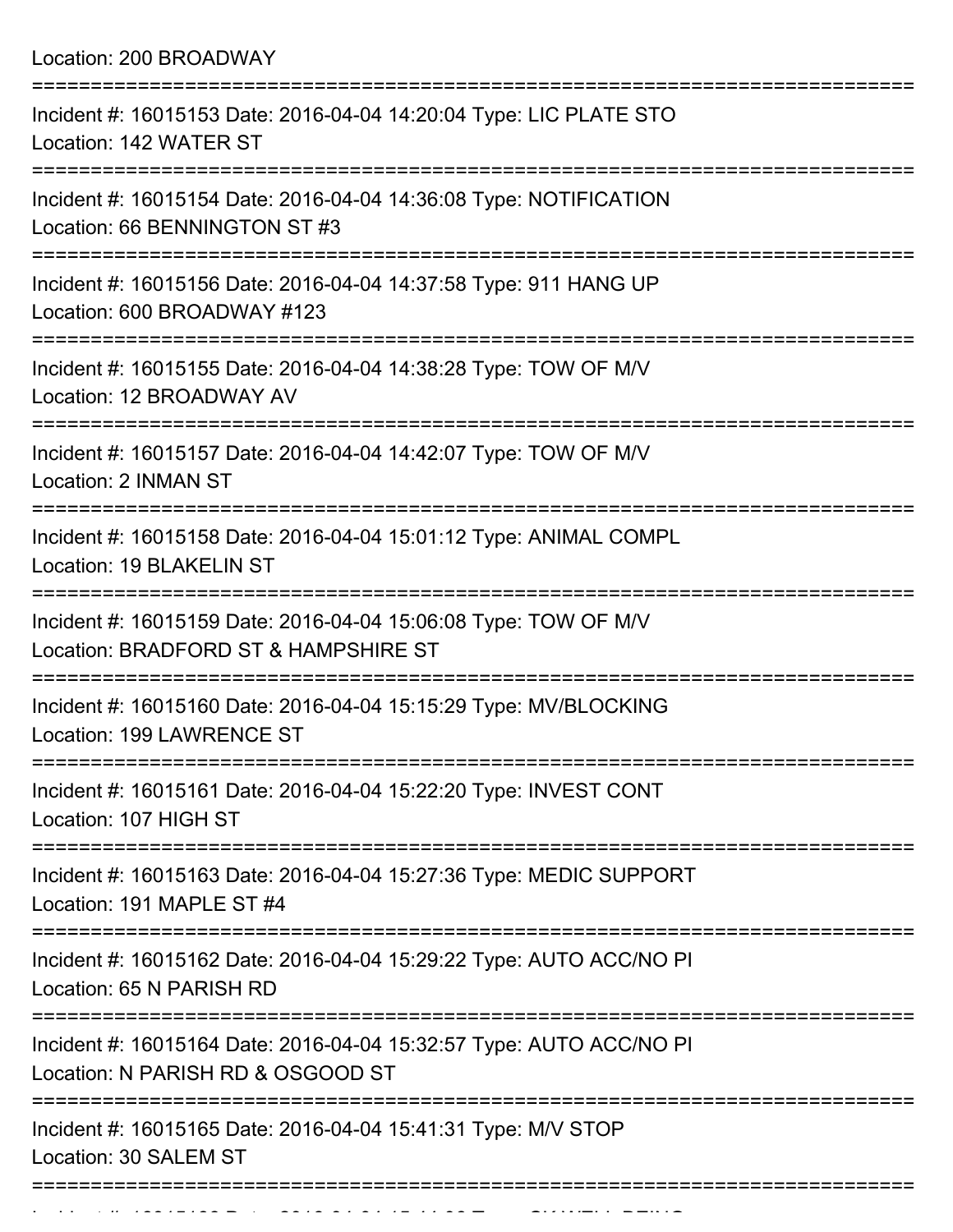Location: 43 FARNHAM ST =========================================================================== Incident #: 16015167 Date: 2016-04-04 15:53:00 Type: LOUD NOISE Location: 3 HARRIMAN ST =========================================================================== Incident #: 16015168 Date: 2016-04-04 15:57:35 Type: B&E/MV/PAST Location: 222 ESSEX ST #305 =========================================================================== Incident #: 16015169 Date: 2016-04-04 16:21:25 Type: MEDIC SUPPORT Location: 12 METHUEN ST =========================================================================== Incident #: 16015170 Date: 2016-04-04 16:23:40 Type: MEDIC SUPPORT Location: 88 AMES ST =========================================================================== Incident #: 16015173 Date: 2016-04-04 16:39:11 Type: SEX OFF. PAST Location: 63 BROOKFIELD ST FL 3 =========================================================================== Incident #: 16015171 Date: 2016-04-04 16:39:26 Type: M/V STOP Location: 342 BROADWAY =========================================================================== Incident #: 16015172 Date: 2016-04-04 16:39:41 Type: TOW OF M/V Location: 30 OSGOOD ST =========================================================================== Incident #: 16015174 Date: 2016-04-04 16:46:10 Type: SHOPLIFTING Location: 700 ESSEX ST =========================================================================== Incident #: 16015175 Date: 2016-04-04 16:46:56 Type: M/V STOP Location: 19 CEDAR ST =========================================================================== Incident #: 16015176 Date: 2016-04-04 16:53:34 Type: B&E/PROG Location: 133 F HAVERHILL ST =========================================================================== Incident #: 16015177 Date: 2016-04-04 16:58:43 Type: SEIZED PROP Location: 90 LOWELL ST =========================================================================== Incident #: 16015178 Date: 2016-04-04 17:06:10 Type: ANIMAL COMPL Location: HAVERHILL ST & JENNINGS ST =========================================================================== Incident #: 16015179 Date: 2016-04-04 17:14:27 Type: AUTO ACC/NO PI Location: LOGAN ST & PROSPECT ST

==============================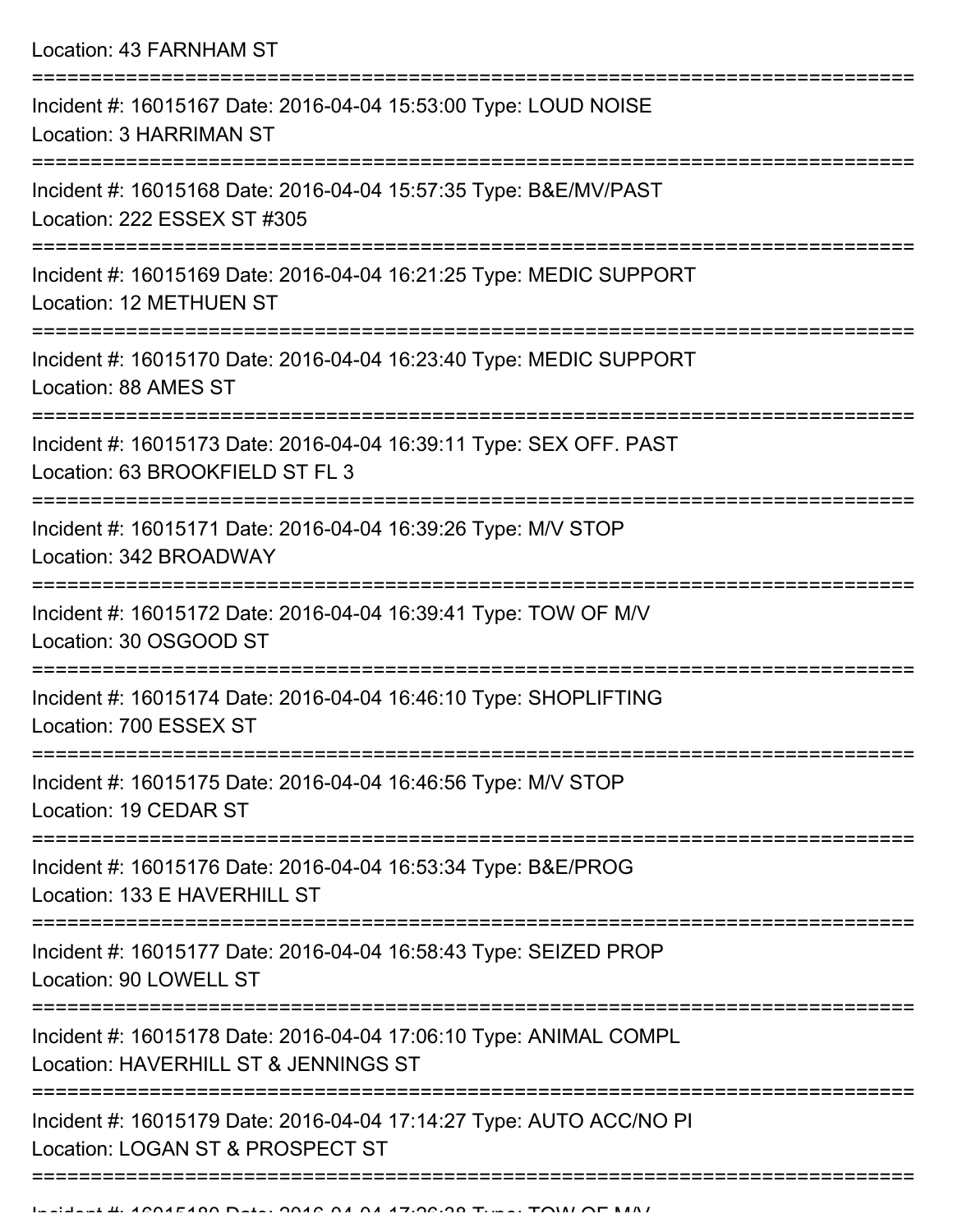| <b>Location: THOREAU WAY</b>                                                                                                         |
|--------------------------------------------------------------------------------------------------------------------------------------|
| Incident #: 16015181 Date: 2016-04-04 17:34:18 Type: HIT & RUN M/V<br>Location: 427 LOWELL ST<br>=================================== |
| Incident #: 16015182 Date: 2016-04-04 17:41:44 Type: AUTO ACC/NO PI<br>Location: AMESBURY ST & COMMON ST                             |
| Incident #: 16015183 Date: 2016-04-04 17:51:39 Type: GENERAL SERV<br>Location: 30 PLATT ST                                           |
| Incident #: 16015184 Date: 2016-04-04 17:54:03 Type: DK (DRUNK)<br>Location: 11 MERRIMACK ST                                         |
| Incident #: 16015185 Date: 2016-04-04 17:57:47 Type: AUTO ACC/NO PI<br>Location: SUMMER ST & UNION ST                                |
| Incident #: 16015186 Date: 2016-04-04 18:01:34 Type: M/V STOP<br>Location: ANDOVER ST & PARKER ST                                    |
| Incident #: 16015187 Date: 2016-04-04 18:13:39 Type: GENERAL SERV<br>Location: 10 ROWE ST                                            |
| Incident #: 16015188 Date: 2016-04-04 18:19:33 Type: ALARM/BURG<br>Location: TARBOX SCHOOL / 59 ALDER ST                             |
| Incident #: 16015189 Date: 2016-04-04 18:25:06 Type: LOST PROPERTY<br>Location: 314 MARKET ST                                        |
| Incident #: 16015190 Date: 2016-04-04 18:26:16 Type: WARRANT SERVE<br>Location: 72 FOSTER ST                                         |
| Incident #: 16015191 Date: 2016-04-04 18:27:46 Type: AUTO ACC/NO PI<br>Location: HIGHGATE ST & RESERVOIR ST                          |
| Incident #: 16015192 Date: 2016-04-04 18:29:30 Type: ALARM/BURG<br>Location: VECINA BEAUTY SUPPLY / 196 BROADWAY                     |
| Incident #: 16015193 Date: 2016-04-04 18:30:54 Type: MISSING PERS<br>Location: 181 CANAL ST                                          |

Incident #: 16015194 Date: 2016-04-04 18:38:59 Type: GENERAL SERV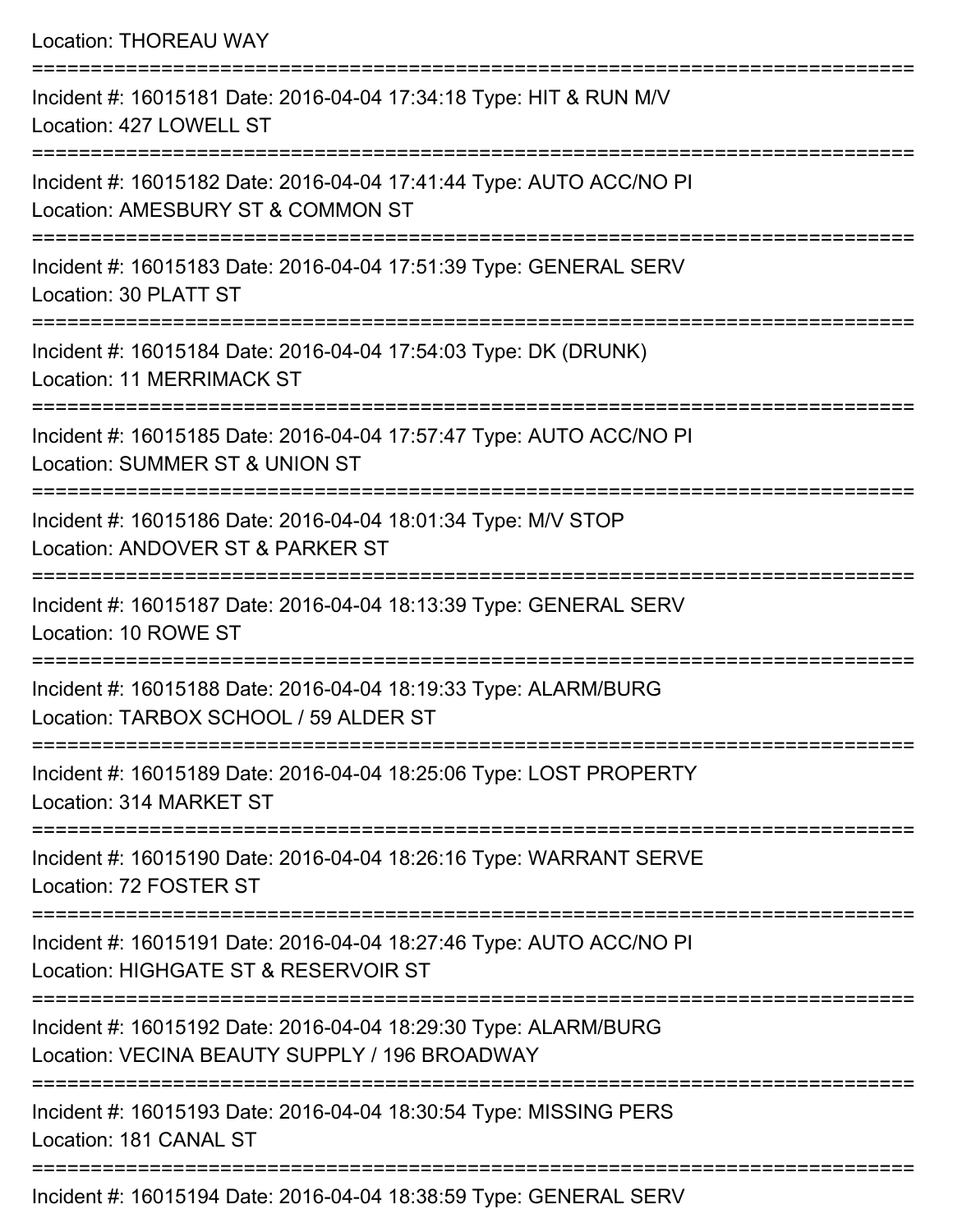| Incident #: 16015195 Date: 2016-04-04 18:49:36 Type: AUTO ACC/NO PI<br>Location: BOXFORD ST & PHILLIPS ST |
|-----------------------------------------------------------------------------------------------------------|
| Incident #: 16015196 Date: 2016-04-04 18:58:38 Type: WARRANT SERVE<br>Location: 138 S BROADWAY            |
| Incident #: 16015197 Date: 2016-04-04 19:08:05 Type: INVESTIGATION<br>Location: 110 MARKET ST             |
| Incident #: 16015198 Date: 2016-04-04 19:24:06 Type: COURT DOC SERVE<br>Location: 4 ROCKWOOD LN           |
| Incident #: 16015199 Date: 2016-04-04 19:36:34 Type: ALARM/HOLD<br>Location: PAYLESS SHOES / 700 ESSEX ST |
| Incident #: 16015200 Date: 2016-04-04 19:41:40 Type: B&E/PAST<br>Location: 86 CROSS ST                    |
| Incident #: 16015201 Date: 2016-04-04 19:43:40 Type: COURT TIME<br>Location: 48 OAKWOOD AV                |
| Incident #: 16015202 Date: 2016-04-04 19:53:28 Type: COURT DOC SERVE<br>Location: 357 HOWARD ST FL 3      |
| Incident #: 16015203 Date: 2016-04-04 20:17:37 Type: ALARM/BURG<br>Location: 268 S BROADWAY               |
| Incident #: 16015204 Date: 2016-04-04 20:31:01 Type: AUTO ACC/UNK PI<br>Location: LYNN ST & S UNION ST    |
| Incident #: 16015205 Date: 2016-04-04 20:34:16 Type: M/V STOP<br>Location: 37 WILMOT ST                   |
| Incident #: 16015206 Date: 2016-04-04 20:46:24 Type: INVESTIGATION<br>Location: 351 HAMPSHIRE ST          |
| Incident #: 16015207 Date: 2016-04-04 20:51:11 Type: M/V STOP<br>Location: 376 ESSEX ST                   |
| Incident #: 16015208 Date: 2016-04-04 21:07:37 Type: M/V STOP                                             |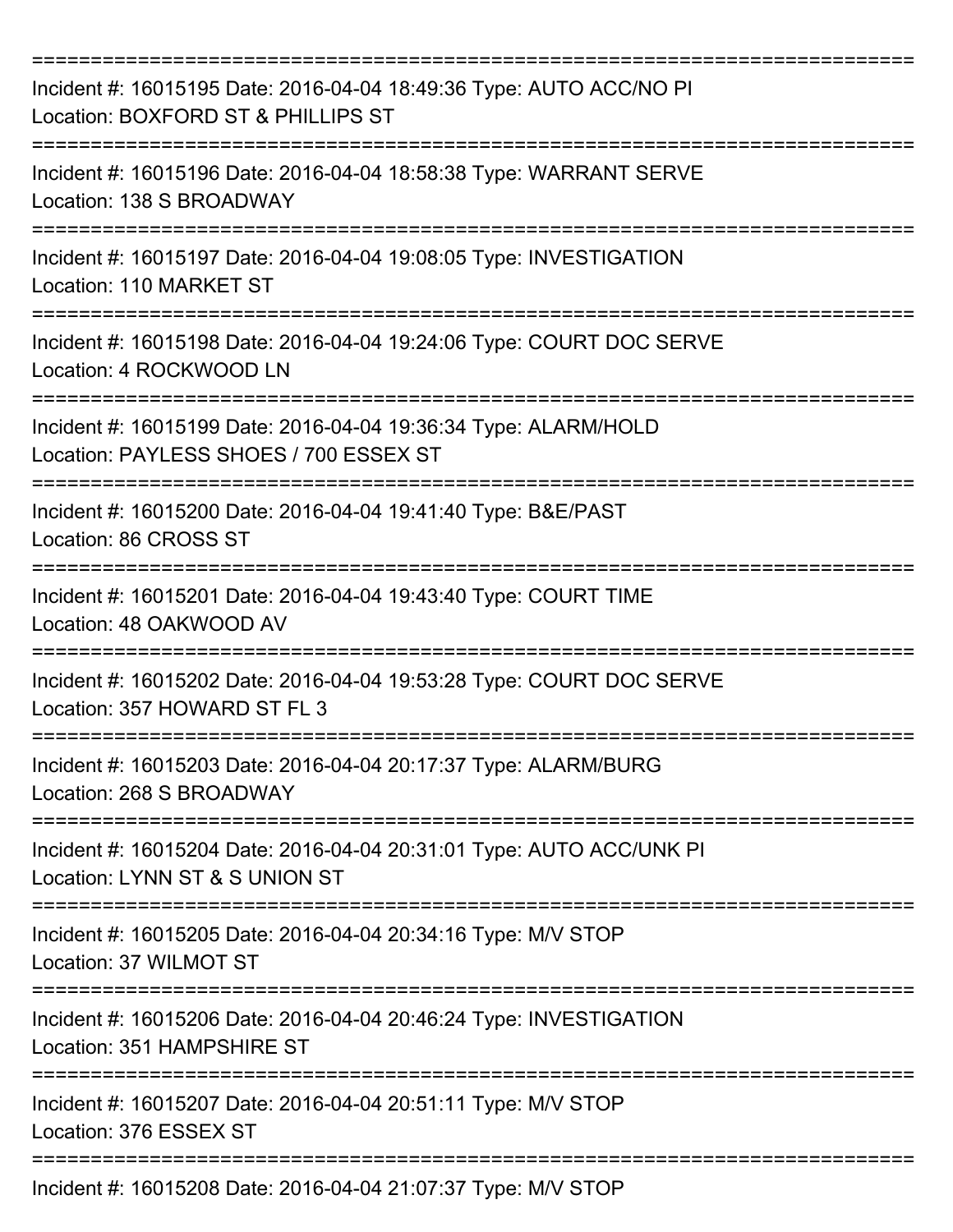| Incident #: 16015209 Date: 2016-04-04 21:10:35 Type: GENERAL SERV<br>Location: CROWN FRIED CHICKEN / 205 BROADWAY     |
|-----------------------------------------------------------------------------------------------------------------------|
| Incident #: 16015210 Date: 2016-04-04 21:16:32 Type: INVESTIGATION<br>Location: 148 FARNHAM ST                        |
| Incident #: 16015211 Date: 2016-04-04 21:26:20 Type: CK WELL BEING<br>Location: ANDOVER ST & S BROADWAY               |
| Incident #: 16015212 Date: 2016-04-04 21:34:49 Type: M/V STOP<br><b>Location: 11 LAWRENCE ST</b><br>----------------- |
| Incident #: 16015213 Date: 2016-04-04 21:37:17 Type: M/V STOP<br><b>Location: CENTRAL BRIDGE</b>                      |
| Incident #: 16015214 Date: 2016-04-04 21:37:46 Type: M/V STOP<br>Location: GROTON ST & S BROADWAY                     |
| Incident #: 16015215 Date: 2016-04-04 21:40:41 Type: M/V STOP<br>Location: CANAL ST & HAMPSHIRE ST                    |
| Incident #: 16015216 Date: 2016-04-04 21:41:58 Type: M/V STOP<br>Location: HAMPSHIRE ST & LOWELL ST                   |
| Incident #: 16015217 Date: 2016-04-04 21:44:10 Type: WARRANT SERVE<br>Location: 156 MYRTLE ST                         |
| Incident #: 16015218 Date: 2016-04-04 21:53:57 Type: WARRANT SERVE<br>Location: 27 ALDER ST FL BASEMENT               |
| Incident #: 16015219 Date: 2016-04-04 21:56:00 Type: M/V STOP<br>Location: E HAVERHILL ST & PROSPECT ST               |
| Incident #: 16015220 Date: 2016-04-04 22:02:50 Type: M/V STOP<br>Location: MARKET ST & SALEM ST                       |
| Incident #: 16015221 Date: 2016-04-04 22:06:40 Type: DISTURBANCE<br>Location: 196 JACKSON ST FL BASEMENT              |
| Incident #: 16015222 Date: 2016-04-04 22:08:38 Type: MEDIC SUPPORT                                                    |

Location: 5 OAKLAND RD